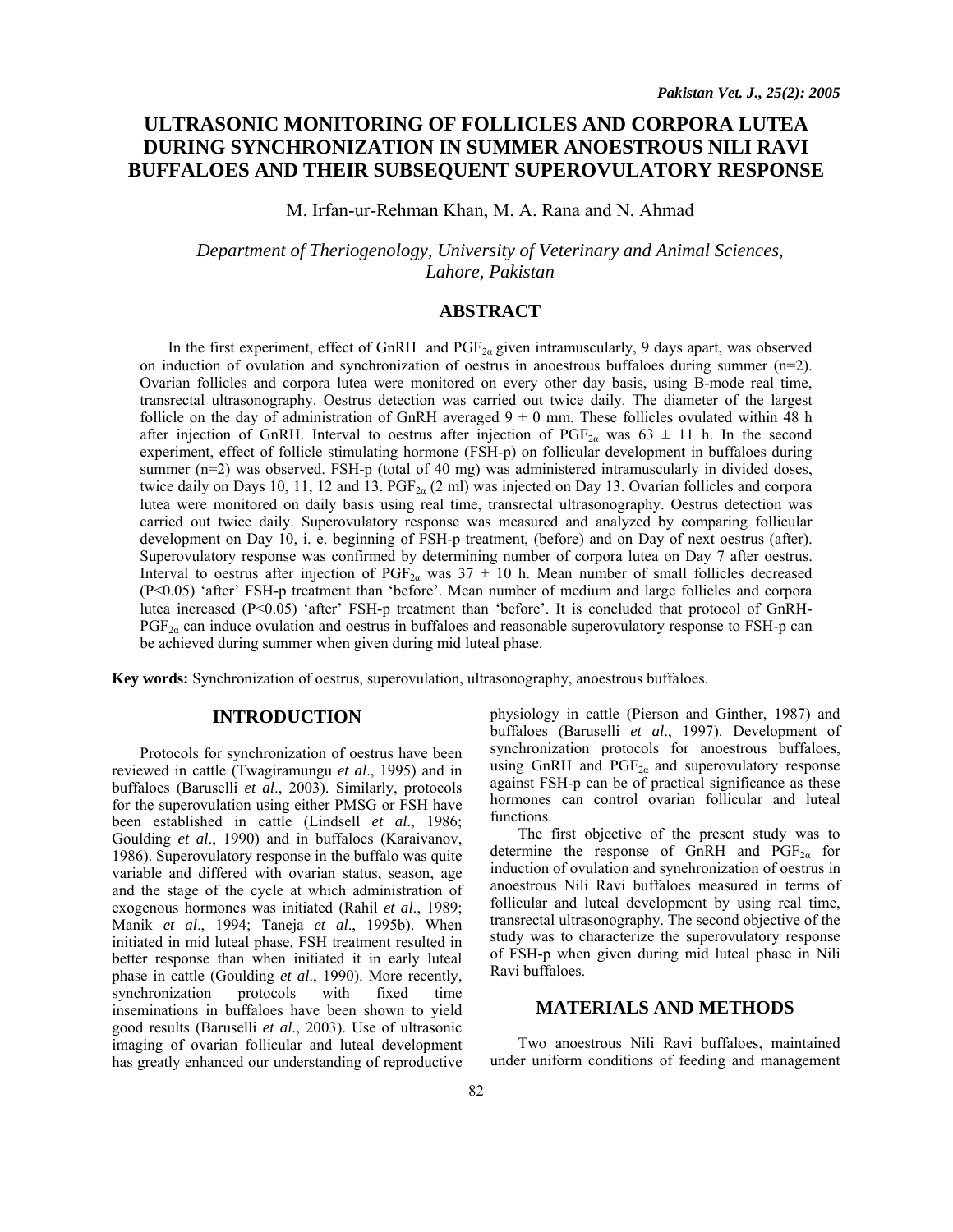at the experimental herd of University of Veterinary and Animal Sciences, Lahore were used during summer (May to June) of 2004. Buffaloes were in moderate body condition and at the end of their lactation period. During both the experiments oestrus detection was carried out twice daily by using a teaser bull.

In the first experiment, each buffalo  $(n=2)$  received 2 ml of GnRH (Dalmeraline, FATRO, Italy) given intramuscularly and 2 ml of  $PGF_{2\alpha}$  (Delmazine, FATRO, Italy) given intramuscularly 9 days after injection of GnRH (Fig. 1). In the second experiment, each buffalo (n=2) received FSH-p (Sigma; total of 40 mg), given intramuscularly, in divided doses, twice daily on Days 10, 11, 12 and 13 of synchronized oestrus cycle. Injection of PGF<sub>2α</sub> (Delmazine, FATRO, Italy) 2 ml, was given intramuscularly on Day 13 (Fig. 1). Transrectal ultrasonography with a B-mode scanner (Falco Vet 100; Pie Medical; Holland) fitted with 8 MHz linear-array transducer was used for monitoring ovarian follicles and corpora lutea on every other day in the first experiment and daily in the second experiment. Single person scanned reproductive tract and took the measurements of ovarian structures by built-in calipers. Ovulation was considered as sudden disappearance of large sized follicle from the ovary.

Ovarian follicular response was analyzed by comparing each sized follicles, i.e. small (4– 6 mm), medium  $(6 - 9$  mm) and large (10 mm and above) on Day 10 (before) and on the Day following oestrus (after). Superovulatory response was confirmed by determining number of corpora lutea on Day 7 after oestrus using B-mode real time, transrectal ultrasonography. Mean values  $(\pm$  SEM) for various parameters were computed. Paired t test was applied for statistical analysis.

## **RESULTS**

In the first experiment, GnRH-PGF<sub>2 $\alpha$ </sub> protocol induced ovulation and oestrus in anoestrous buffaloes during summer. The diameter of largest follicles on day of administration of GnRH averaged  $9 \pm 0$  mm. These follicles ovulated within 48 h after injection of GnRH and subsequently formed CL. Interval to oestrus after injection of PGF<sub>2a</sub> averaged 63  $\pm$  11 h.

In the second experiment, interval to oestrus after injection of PGF<sub>2a</sub> was  $37 \pm 1.1$  h. Comparison of follicles and corpora lutea on Day10 (before FSH-p) and day of following oestrus (after FSH-p) is given in Fig. 2. The mean number of small follicles decreased (P<0.05) from 2.0  $\pm$  1 before FSH-p treatment to 0.75  $\pm$ 0.5 after FSH-p treatment whereas, the mean number of medium and large follicles and corpora lutea increased  $(P<0.05)$  from  $1.00 \pm 0.4$ ,  $0.25 \pm 0.2$  and  $1.0 \pm 0$  before FSH-p treatment to  $2.2 \pm 1.0$ ,  $2.7 \pm 0.6$  and  $5.5 \pm 1.7$ after FSH-p treatment, respectively.

### **DISCUSSION**

In Pakistan, perhaps this is the first ever study in Nili Ravi buffaloes in which follicular and luteal development has been monitored by using B-mode real time, transrectal ultrasonography. First experiment of the present study was designed to determine if GnRH and  $PGF_{2\alpha}$  treatment in anoestrous buffaloes, given nine days apart during summer, induces ovulation and resumes cyclicity. Indeed, this protocol worked well, as both the buffaloes ovulated their largest follicles and came in oestrus (response was 100%), although only two animals were used. This method synchronized the oestrous cycle of about 70-80% of the cyclic cows (Twagiramungu *et al*., 1995) and appears to be effective



Fig. 1: Protocol of 1<sup>st</sup> and 2<sup>nd</sup> experiment in anoestrous Nili Ravi buffaloes during summer.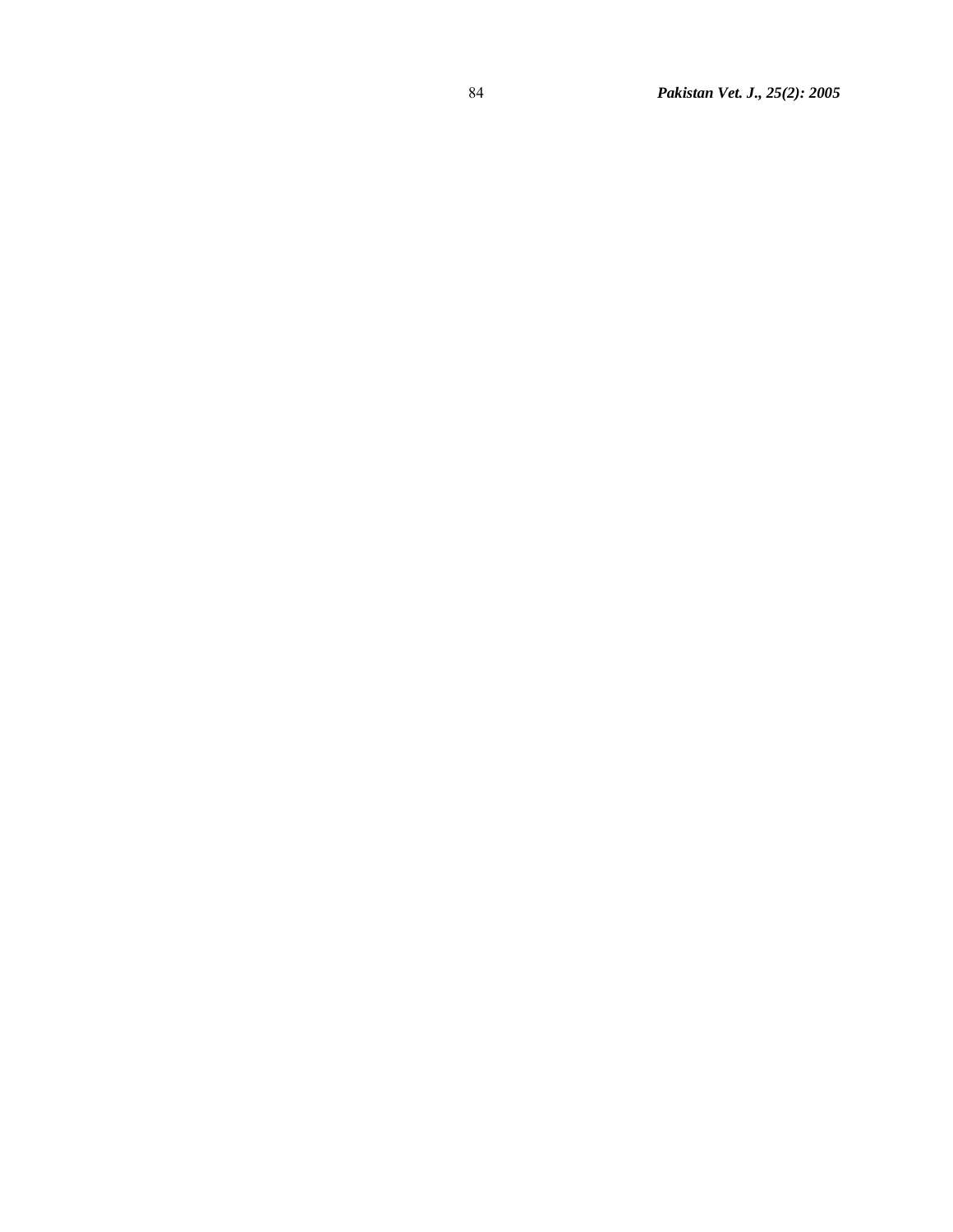for controlling ovarian follicular and luteal functions. GnRH and its agonist act on ovarian follicular development and CL formation indirectly via the induced release of pituitary LH and FSH (Conn and Crowley Jr, 1991). Administration of GnRH causes the large follicles to ovulate and induces emergence of a new follicular wave within 3 to 4 days after treatment at any stage of the oestrous cycle in cattle. The large follicle of this wave becomes ovulatory follicle after  $PGF_{2\alpha}$  induced luteolysis. The reason we chose nine days interval between GnRH and  $PGF_{2\alpha}$  as compared to usual interval of seven days, reported in cattle

(Goulding *et al*., 1990; Pursley *et al*., 1995), was that the CL in buffaloes may be more developed by nine days as its sensitivity to luteolytic effects of  $PGF_{2\alpha}$ increases with time (Brito *et al*., 2002).

The ovulation in response to GnRH treatment in postpartum buffaloes was 60% (Baruselli *et al*., 2003) and in cattle it was 85% (Wiltbank *et al*., 1997). The interval after GnRH to ovulation was 48 h in the present study, while 30-32 h has been reported in cattle (Pursley *et al*., 1995) and 36 h in another study in buffaloes (Baruselli *et al*., 2003). Therefore, it appears that GnRH-PGF<sub>2 $\alpha$ </sub> protocol can synchronize anoestrous buffaloes; however, regular heat detection is necessary. Recently, another protocol (GnRH-PGF $_{2\alpha}$ -GnRH i.e. ovulation synchronization) has been reported in cattle (Wiltbank *et al*., 1995) and buffaloes (Baruselli *et al*., 2003) as well, where difficulty of heat detection has been overcome and fixed time insemination is preferred.

The second experiment was designed to assess the superovulatory response of FSH-p, when given on Day 10 of oestrous cycle, in the buffaloes of the first experiment in which cyclicity was induced by using  $GnRH-PGF<sub>2\alpha</sub>$  protocol. The superovulatory response in these buffaloes was evaluated by number of corpora lutea formed on Day 7 after the oestrus, using real time, transrectal ultrasonography. In our study, 5-6 corpora lutea were comparable with those reported earlier in buffaloes (Rahil *et al*., 1989; Karaivanov *et al*., 1990) but lower than 12 corpora lutea documented in cattle (Goulding *et al*., 1990). The optimal superovulatory response recorded in the present study could be due to prevention of atresia and enhanced selection of follicles. This is evidenced by the fact that number of small follicles decreased, whereas the medium and large sized follicles increased, following FSH-p treatment.

On the other hand, earlier studies in buffaloes (Taneja *et al*., 1995a) and in cattle (Guilbault *et al*., 1991; Huhtinen *et al*., 1992) reported decreased superovulatory response when FSH treatment was initiated in the presence of dominant follicle which is suggested to have inhibitory effect on the other follicles of the wave. The differences in the superovulatory response may be due to the individual variability of the animal or species. In the first and the second experiment, intervals of oestrus after administration of PGF<sub>2a</sub> were  $63 \pm 11$  and  $37 \pm 1.1$  h, respectively. This difference can be related to the size of corpus luteum and follicular status before the administration of  $PGF_{2\alpha}$ (Brito *et al*., 2002).

Taken together, it is concluded that protocol of  $GnRH-PGF<sub>2\alpha</sub>$  can induce oestrus and ovulation in buffaloes and reasonable superovulatory response to FSH-p can be achieved during summer when given during mid luteal phase. However, the number of animals used in the present study was too small to draw any conclusion. It is suggested that  $GnRH-PGF_{2\alpha}$ protocol be repeated, using larger number of buffaloes alongwith their fertility.

#### **Acknowledgements**

The authors wish to thank Mr. Baqar Abbas of Messer's Prix Pharma, Pvt. Ltd. Lahore, for generous provision of the hormones (Dalmeralin and Delmazine) used in this study and Drs. Asif Abbas, Aijaz Ali Channa, Irfan and Tahir for their assistance in animal handling and data recording. Authors also extend their compliments to Rajesha Duggavathi for helping us in getting relevant scientific literature.

### **REFERENCES**

- Baruselli, P. S., R. G. Mucciolo, J. A. Visintin, W. G. Viana, R. P. Arruda, E. H. Madureira, C. A. Oliveira and J. R. Molero-Filho, 1997. Ovarian follicular dynamics during the oestrous cycle in the buffalo (*Bubalus bubalis*). Theriogenology, 47: 1531-1547.
- Baruselli, P. S., E. H. Madureira, V. H. Banarbe R. C. Barnarbe and R. Cassimiro, 2003. Evaluation of synchronization of ovulation for fixed time insemination. Brazilian J. Vet. Res. Anim. Sci., 40(6): 431-442.
- Brito, L. F. C., R. Satrapa, E. P. Marson and J. P. Kastelic, 2002. Efficacy of  $PGF_{2\alpha}$  to synchronize oestrus in water buffalo cows (*Bubalus bubalis*) is dependent upon plasma progesterone concentration, corpus luteum size and ovarian follicular status before treatment. Anim. Reprod. Sci., 73: 23-35.